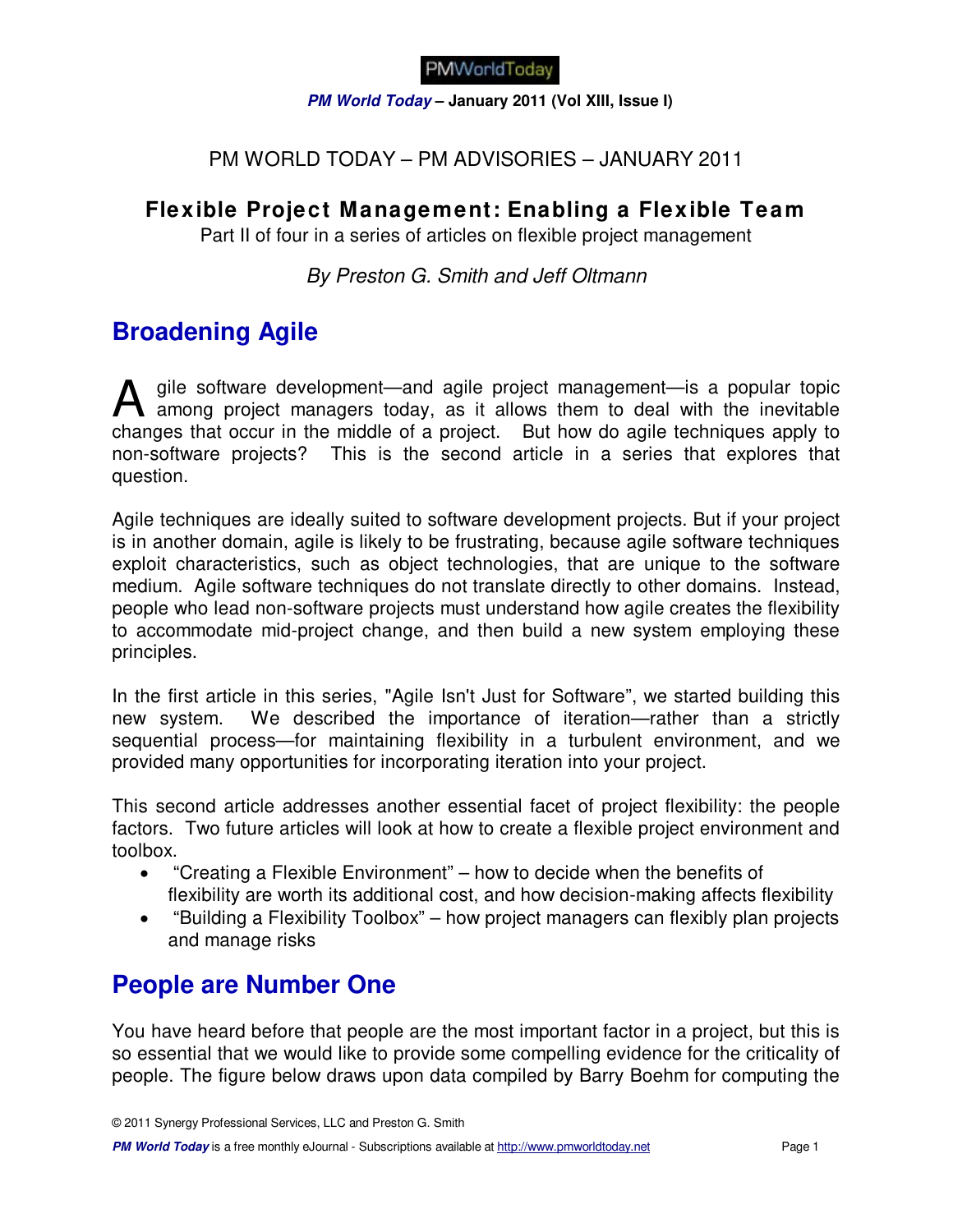#### **PM World Today – January 2011 (Vol XIII, Issue I)**

multiplier on project effort for developing a piece of software. For example, the variation in effort can range from 1 to 33 person-months depending on the people assigned to the project, but only from 1 to 10 person-months for variations in factors related to the product being developed, for instance, its complexity, the reliability level required, and the rigidity of the product's requirements.



Figure reprinted by permission of the publisher, John Wiley & Sons, Inc., from *Flexible Product Development: Building Agility for Changing Markets* by Preston G. Smith. Copyright © 2007 by Preston G. Smith. All rights reserved.

To improve flexibility through this human element, concentrate on two items:

- 1. Use people who are experienced and comfortable with a turbulent environment.
- 2. Improve and speed up communication within the team.

People who are comfortable with change are not flustered when one change piles upon another. Because events change so quickly on a project exposed to turbulence, your communication channels must be up to handling the heavier communication burden or the project will bog down with misinformation.

If you are an experienced project manager, you probably already know how to achieve these two objectives, so below we provide some additional techniques that you may not have considered yet.

© 2011 Synergy Professional Services, LLC and Preston G. Smith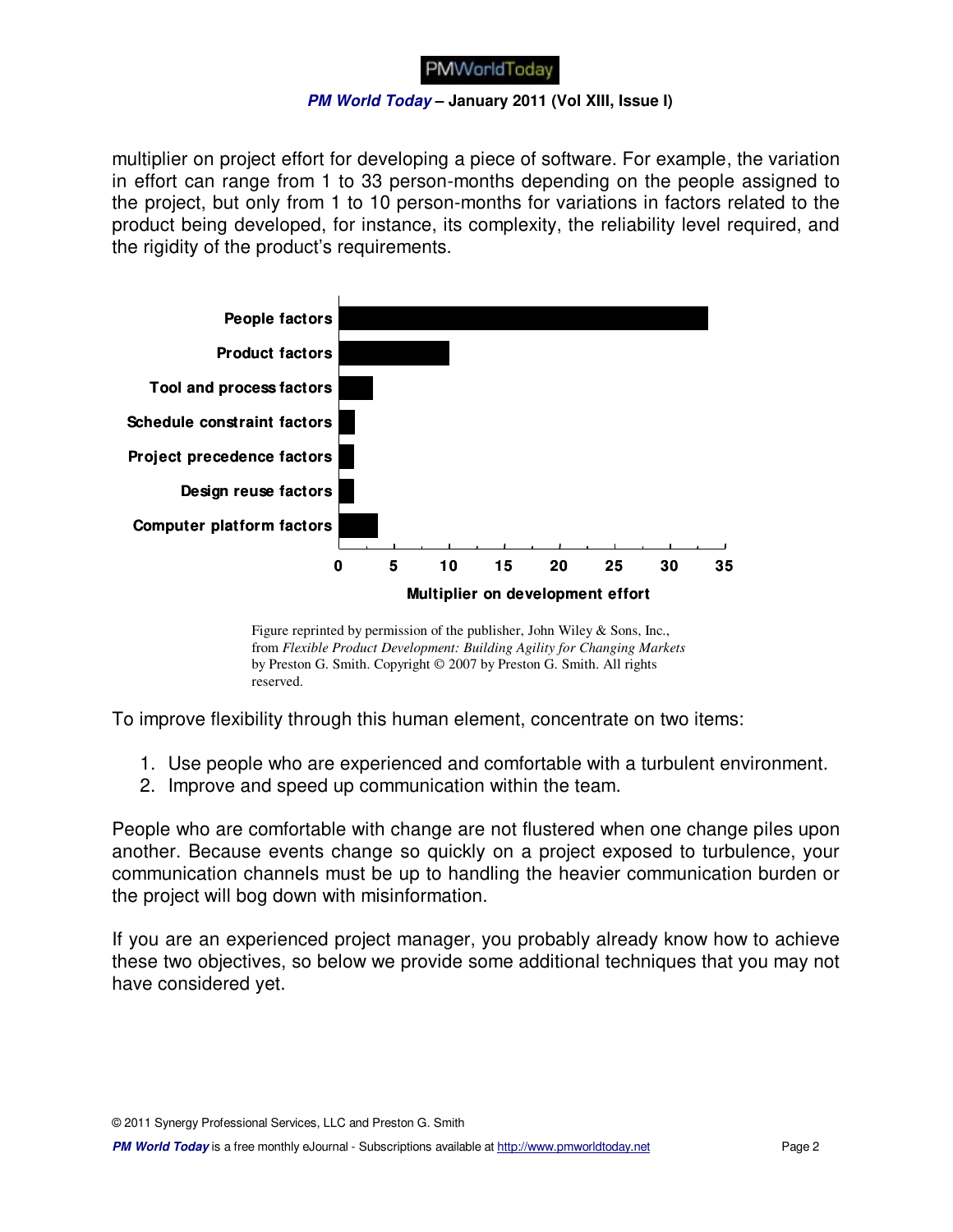#### **PM World Today – January 2011 (Vol XIII, Issue I)**

# **The Right People**

Some people are comfortable walking on unstable ground and some aren't, which is partly due to personal style. Some thrive under the excitement of constant change while others are uncomfortable with it, seeking the refuge of a plan and structure. Clearly, those who need stability in order to proceed will be ill suited to a changing environment and this should be recognized upfront by both them and the project manager.

However, there is an experience factor involved, too. Alistair Cockburn, a leader in the agile software world, has identified three categories, which he calls "mastery levels":

- **Level 1: Following.** These people are able to and are comfortable with following a single specified method. They do not have the confidence or inclination to vary from this method or to choose between methods.
- **Level 2: Detaching.** They have seen the approach of Level 1 fail enough times to know that it is not always the best way to go. Thus, they are capable of pulling away to some degree and considering multiple specified methods, but they still need a framework to follow.
- **Level 3: Fluent.** These folks have been around enough changing environments that they are able and willing to improvise and adjust to building what is needed without reference to a provided structure. In fact, they may become bored and do poorly if required to follow a specified plan.

Level 3 people are a scarce resource and should be seeded carefully in a project that is likely to face change. Place them in parts of the project in which you expect or need change in order to achieve your business goals, and use them to bring Level 1 and Level 2 people up through the ranks.

## **Adequate Authority**

Countless decisions must be made in a project, and each of these requires a certain amount of authority to make such a decision. Several examples are authority to modify the capital budget, authority to authorize travel, and authority to select your team's location. If you brainstorm with your team, you should be able to compile a list of, say, 50 types of such authority that someone in the company must have in order to complete your project.

Clearly, the team needs a certain amount of authority to make decisions, or progress will be slow as it obtains management approval for each decision. This is especially critical in a shifting, foggy environment, in which decisions arise frequently, need resolution quickly, and require information that the team is more aware of than is management.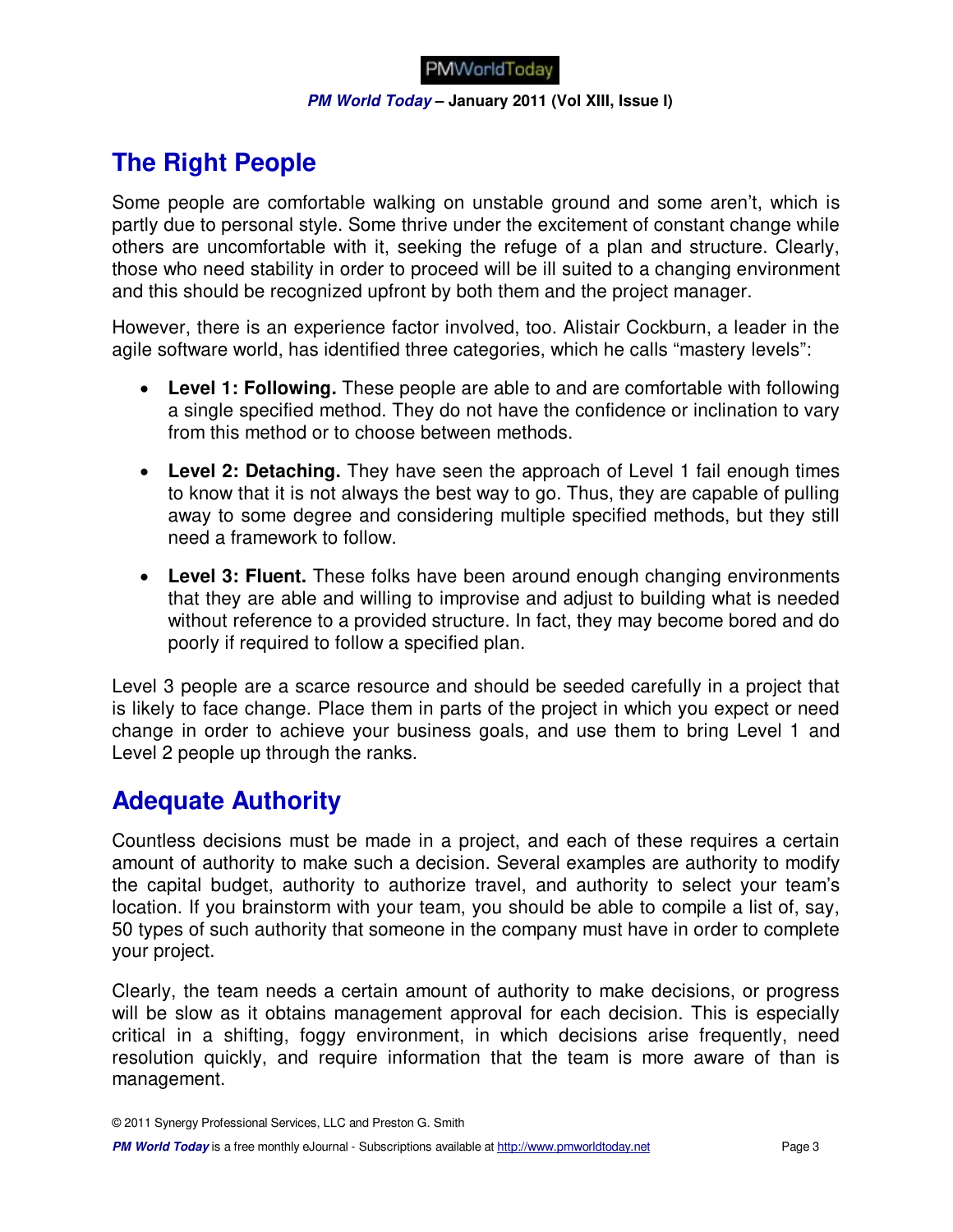#### **PM World Today – January 2011 (Vol XIII, Issue I)**

Once you have your own list of authorities needed in your organization, there are two ways to use it. One use stems from the observation that often a decision is delayed because the organization is unsure about who should make it. Management assumes the team will handle it, and the team is waiting for management to make the decision and give the permission to proceed. To avoid such situations, look at your list and decide in advance with management whether the team or upper management has the authority to make each decision type.

The second application is for the team to consider each item on the list and pick out a few areas where it does not believe it now has authority for certain decisions but could proceed much more effectively if it did have such authority. Then discuss these areas with management in hopes of enlarging the team's authority in a few critical areas. An important factor to remember here is that not only can the team make faster decisions if they are made internally, but they will be better decisions because only the team has the freshest information in a turbulent environment. Also, team members will be more highly motivated to make a decision work if it is their decision rather than management's.

## **In the Same Space**

Several factors are leading contemporary project teams to become more geographically dispersed:

- Corporate operations and markets are becoming more global.
- Companies acquire new units in new regions.
- The competitive environment pushes companies to obtain the best talent from wherever it is located in the world.
- Similarly, economics suggests acquiring talent from wherever you can obtain it most economically.
- Communication technologies now allow better communication at a distance.

Much has been written about modern "virtual" teams, some of it emphasizing the opportunities for dispersion that technology is opening for us and some more realistically addressing the difficulties encountered in this new mode of operation.

We work with project teams facing dynamic environments and repeatedly encounter the weakened and delayed communication that occurs as teams operate at a distance. This is a difficult issue, because there is some very good evidence for the value of colocating teams (see Smith, pp 141–146), but in contemporary project teams it is increasingly difficult to do. Because distance fragments communications, co-location is perhaps the most fertile area in which you, the project manager, can improve your team's performance. Let's cover some of these opportunities.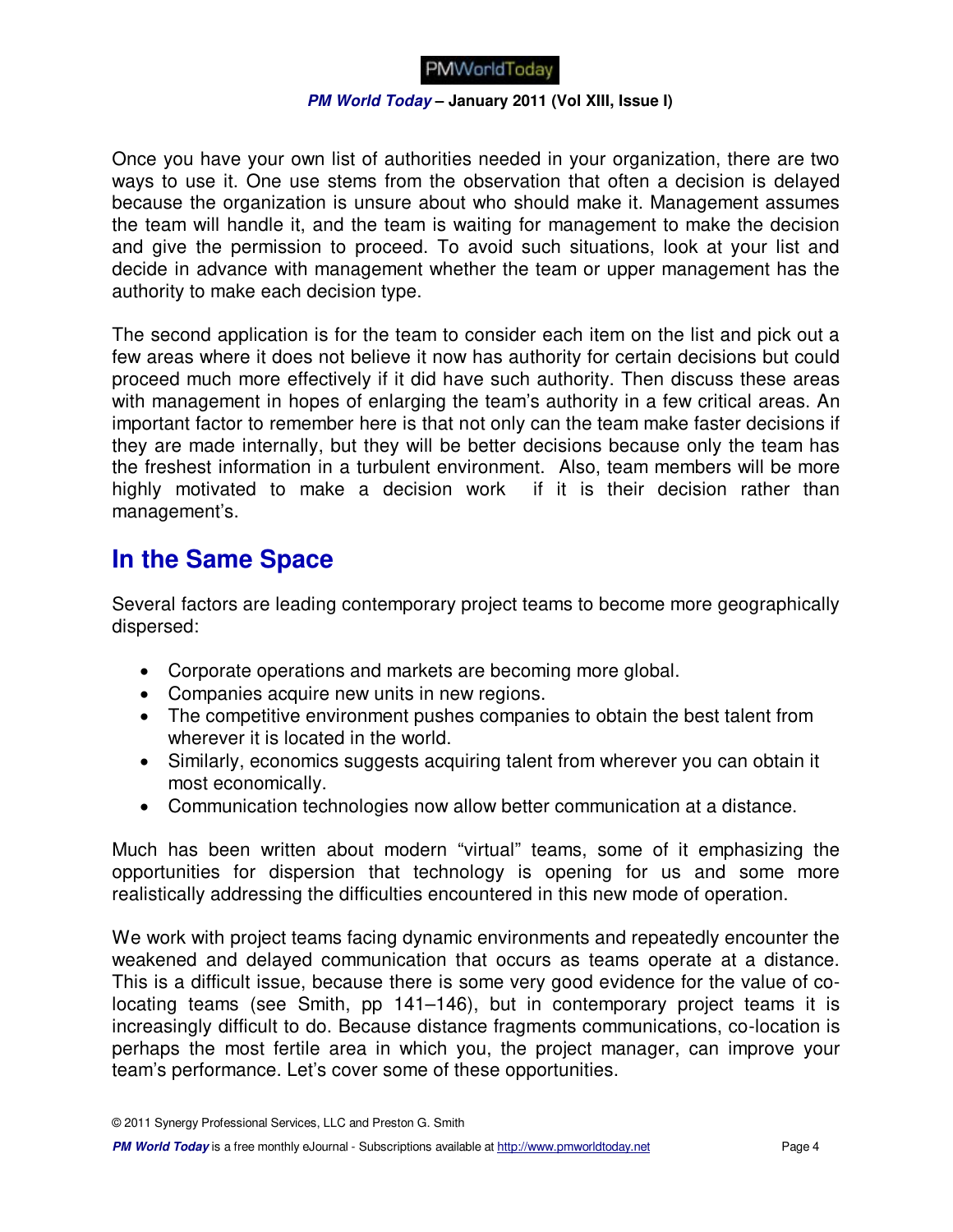#### **PM World Today – January 2011 (Vol XIII, Issue I)**

First, if your team is divided between metropolitan areas, co-locate members in the same metropolitan area, which means that all cross-functional (engineering, marketing, manufacturing, supply chain, and other) functions on the team are within conversational distance (30 feet or 10 meters). Because project decisions usually involve input or concurrence from various functions, having them all in one place speeds up and improves decisions greatly. If you are not able to do this for the entire project, try to do it for the critical initial phases of the project or for subsets of your team.

Analyze the communication patterns of your team by using directed graphs to understand where the heaviest communication links are, or should be, and then take the steps to ensure that these communication partners are co-located.

Finally, if you are working on a product development project, arrange your product's architecture to match your geographical dispersion so that the heaviest communication occurs within product modules being developed by a co-located team, and the interfaces between these modules simplify communication between teams at a distance. (For more information on employing product architecture, see Smith, chapter 3.)

# **Endpoint**

Here are the essential points to remember:

- Cultivate people fluent in your project process, who can improvise and adjust it as necessary when the environment or project shifts.
- Strive for committed ("skin in the game") and dedicated (full time on your project) team members, who will be able to keep up with changes much better.
- Arrange for as much co-location as possible to cope with the heavy communication burden that accompanies constant changes in plans.

In the next article in this series, we will show you how to set up a project environment conducive to changing plans.

# **Further Information**

Boehm , Barry W., et al (2000). Software Cost Estimation with COCOMO II. Upper Saddle River, NJ: Prentice Hall.

Cockburn, Alistair (2002). Agile Software Development. Boston: Addison-Wesley.

Smith, Preston. G. (2007). Flexible Product Development. San Francisco: Jossey-Bass.

© 2011 Synergy Professional Services, LLC and Preston G. Smith

**PM World Today** is a free monthly eJournal - Subscriptions available at http://www.pmworldtoday.net Page 5